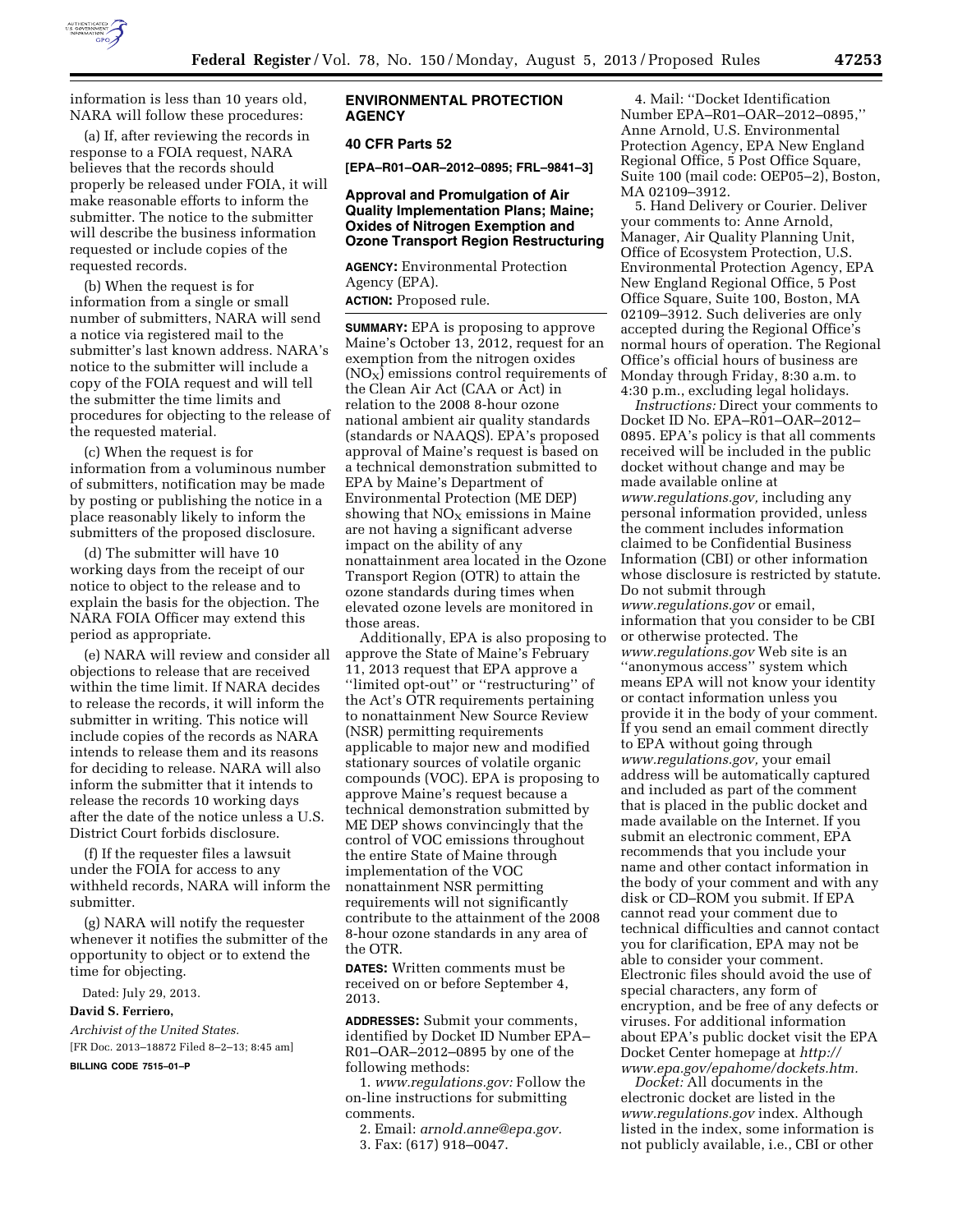information whose disclosure is restricted by statute. Certain other material, such as copyrighted material, is not placed on the Internet and will be publicly available only in hard copy form. Publicly available docket materials are available either electronically in *[www.regulations.gov](http://www.regulations.gov)* or in hard copy at Air Quality Planning Unit, Office of Ecosystem Protection, U.S. Environmental Protection Agency, EPA New England Regional Office, 5 Post Office Square, Suite 100, Boston, MA 02109–3912. EPA requests that if at all possible, you contact the person listed in the **FOR FURTHER INFORMATION CONTACT** section to schedule your inspection. The Regional Office's official hours of business are Monday through Friday, 8:30 a.m. to 4:30 p.m., excluding legal holidays.

In addition to the publicly available docket materials available for inspection electronically in the Federal Docket Management System at *[www.regulations.gov,](http://www.regulations.gov)* and the hard copy available at the Regional Office, which are identified in the **ADDRESSES** section of this **Federal Register**, copies of the state submittal are also available for public inspection during normal business hours, by appointment at the Bureau of Air Quality Control, Department of Environmental Protection, First Floor of the Tyson Building, Augusta Mental Health Institute Complex, Augusta, ME 04333– 0017.

**FOR FURTHER INFORMATION CONTACT:** 

Richard P. Burkhart, Air Quality Planning Unit, U.S. Environmental Protection Agency, EPA New England Regional Office, 5 Post Office Square, Suite 100, Boston, MA 02109–3912, telephone number (617) 918–1664, fax number (617) 918–0664, email *[Burkhart.Richard@epa.gov.](mailto:Burkhart.Richard@epa.gov)* 

#### **SUPPLEMENTARY INFORMATION:**

Throughout this document whenever "we," "us," or "our" is used, we mean EPA.

#### **Table of Contents**

I. What is EPA proposing?

- II. What are the Clean Air Act requirements that form the legal basis for EPA's actions?
	- A. NO<sub>X</sub> Exemption Under Section 182(f) of the Act
	- B. OTR Restructuring Request of the VOC Nonattainment NSR Permitting Requirements
- III. What is the scope of the  $NO<sub>X</sub>$  exemption under section 182(f) of the Act?
- IV. What is the scope of the proposed VOC nonattainment NSR restructuring under section 176A(a)(2) of the Act?
- V. What are the technical criteria EPA used to evaluate Maine's requests?
- VI. What was included in the State of Maine's requests?
- VII. What is EPA's evaluation of Maine's requests?
- VIII. Which provisions did Maine request be removed by EPA from the SIP?
- IX. Proposed Actions
- X. Statutory and Executive Order Reviews

# **I. What is EPA proposing?**

EPA is proposing to approve two separate requests submitted by the State of Maine. The first request was submitted to EPA on October, 13, 2012, seeking an exemption from the  $NO<sub>x</sub>$ emissions control requirements contained in section 182(f) of the Act in relation to the 2008 8-hour ozone national ambient air quality standards. More specifically, the emissions control requirements in question are: (1) Any additional  $NO<sub>x</sub>$  RACT requirements that might be required pursuant to the 2008 8-hour ozone standards; and (2)  $NO_X$ nonattainment NSR permitting requirements applicable to new and modified major stationary sources. Maine's SIP already contains language that renders the SIP's  $NO<sub>x</sub>$ nonattainment NSR permitting requirements inapplicable in any area for which EPA has approved a section 182(f)  $NO<sub>X</sub>$  exemption, so no SIP revision would be required to implement the exemption from  $NO<sub>x</sub>$ nonattainment NSR permitting requirements if EPA grants this proposed  $NO<sub>X</sub>$  waiver. EPA's proposed approval of Maine's request is based on a technical demonstration submitted by Maine's Department of Environmental Protection (ME DEP) showing that  $NO_X$ emissions in Maine are not having a significant adverse impact on the ability of any nonattainment area located in the OTR to attain the ozone standards during times when elevated ozone levels are monitored in those areas. Consequently, any additional reductions in  $NO<sub>x</sub>$  emissions in the State of Maine that would be required under the 2008 8-hour ozone standards, and which would be beyond what Maine's State Implementation Plan (SIP) regulations already provide for, are not necessary for attainment or maintenance of the ozone standards in any areas within the OTR. Thus, because any such  $NO<sub>x</sub>$ reductions in Maine would be in excess of the emissions necessary for attainment and maintenance of the ozone standards, EPA has determined that those emissions reductions may be exempted under section 182(f) of the Act.

The State's second request, submitted to EPA on February 11, 2013, seeks EPA approval, pursuant to section 176A(a)(2) of the Act, of a ''limited opt-out'' or ''restructuring'' of the OTR requirements

set forth in section 182(f) of the Act pertaining to VOC nonattainment NSR permitting requirements. In connection with this latter request, EPA expects to take final action on a request for a SIP revision that the State of Maine has committed to re-submit to EPA after the close of the State's public notice and hearing process on the proposed revision. The SIP revision would conform Maine's SIP to the section 176A(a)(2) restructuring of the VOC nonattainment NSR permitting requirements. The substance of both the OTR restructuring request and the State's proposed SIP revision are available now for review in the docket for this action, so EPA is proposing to approve them both, subject to the State completing its notice and hearing process on the SIP revision.

 $NO<sub>X</sub>$  RACT and  $NO<sub>X</sub>$  nonattainment NSR exemption:

The State of Maine is part of the OTR pursuant to section 184(a) of the Act. The entire State of Maine is designated unclassifiable/attainment for the 2008 8 hour ozone standards. (See 40 CFR 81.320.) Sections 182(f) and 184 of the Act, in combination, require states in the OTR, such as Maine, to adopt reasonably available control technology (RACT) regulations for major stationary sources of  $NO<sub>X</sub>$  and to provide for nonattainment NSR for major new and modified stationary sources of  $NO<sub>x</sub>$ . EPA's proposed approval of Maine's request is based on the State's technical demonstration showing that  $NO<sub>x</sub>$ emissions in Maine are not having a significant adverse impact on the ability of nonattainment areas located in the OTR to attain and maintain the ozone standards during times when elevated ozone levels are monitored in those areas. Thus, because any such  $NO<sub>X</sub>$ reductions in Maine would be in excess of the emissions necessary for attainment and maintenance of the ozone standards, EPA has determined that those emissions reductions may be exempted under Section 182(f) of the Act.

#### *VOC nonattainment NSR restructuring:*

Pursuant to section 176A(a)(2) of the Act, EPA is also proposing to approve the State's February 11, 2013 request to restructure or remove the VOC nonattainment NSR permitting requirements that currently apply in ozone attainment areas solely by virtue of Maine's location in the OTR (all of Maine is designated unclassifiable/ attainment with the 2008 8-hour ozone standards). Maine's February 11, 2013 request is based on a ''limited opt-out'' or ''restructuring'' of the OTR requirements under section 176A(a)(2)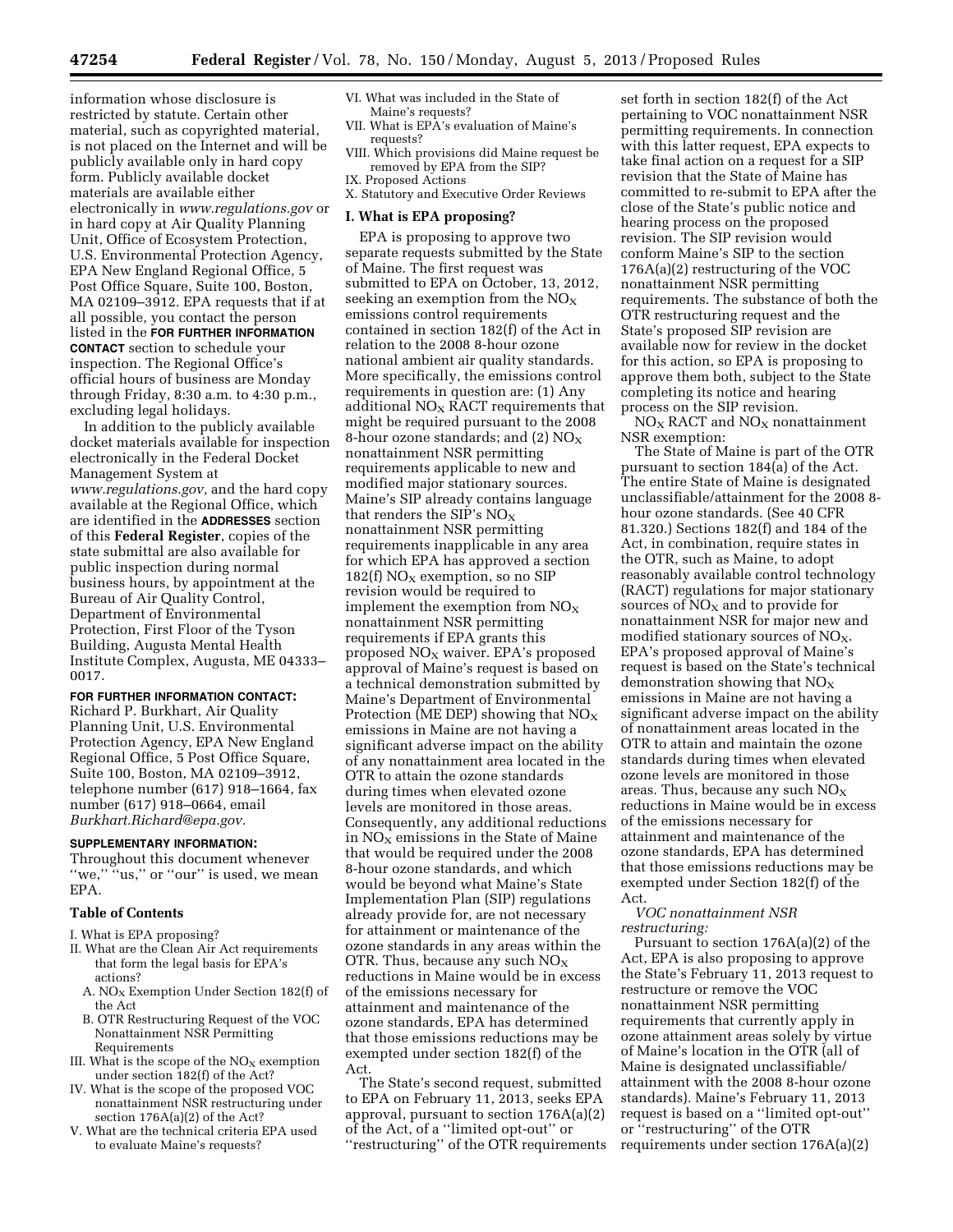of the Act. The State's request is justified by a technical demonstration that clearly supports ME DEP's conclusion that the VOC emissions controlled by the State's nonattainment NSR permitting requirements will not significantly contribute to the attainment of the ozone standards in Maine or in any other area within the OTR.

In connection with this request, EPA expects to take final action on a request for a SIP revision that the State of Maine has committed to re-submit to EPA after the close of the State's public notice and hearing process on the proposed revision. The SIP revision would conform the language of Maine's SIP to the section 176A(a)(2) restructuring of the VOC nonattainment NSR requirements, i.e., render those requirements inapplicable solely by virtue of Maine's location in the OTR. Because all of Maine is designated unclassifiable/attainment for the 2008 8 hour ozone standards, the VOC nonattainment NSR permitting requirements in Maine's SIP would not currently apply anywhere in Maine. EPA will not take final action on Maine's section 176A(a)(2) restructuring request until Maine re-submits the request for a SIP revision described above to EPA. EPA would take final action on the restructuring request and the request for a SIP revision at the same time.

If EPA takes final action approving both of Maine's requests, and in addition approves the request for a SIP revision that the State of Maine has committed to re-submit to EPA, the following consequences would result. First, any  $NO<sub>x</sub>$  RACT requirements that would otherwise have been necessary in Maine in relation to the 2008 8-hour ozone standard would now not be required to be included in Maine's SIP through a SIP revision. However,  $NO<sub>x</sub>$ RACT requirements already contained in Maine's SIP for purposes of implementing earlier ozone standards promulgated prior to the 2008 8-hour ozone standard will remain in Maine's  $SIP.$  Second,  $NO<sub>X</sub>$  nonattainment NSR permitting requirements would no longer apply anywhere in the State upon EPA's approval of the  $NO<sub>x</sub>$  waiver because Maine's currently approved NSR SIP already eliminates NSR for  $NO<sub>x</sub>$  in areas where EPA has approved a  $NO<sub>X</sub>$  waiver. Third, the VOC nonattainment NSR permitting requirements, which apply throughout the entire State of Maine, would no longer apply in any area in Maine at this time and would never apply solely by virtue of Maine's location in the OTR. Fourth, for major new and modified

stationary sources of VOC and  $NO<sub>x</sub>$ throughout the entire State of Maine, Maine's PSD permitting requirements would apply in lieu of the nonattainment NSR permitting requirements. The primary differences between the nonattainment NSR and PSD permitting programs are that (1) the emissions threshold at which the permitting requirement is triggered can be higher in the PSD program, (2) the required level of control is more stringent under nonattainment NSR (lowest achievable emission rate (LAER) as compared to best achievable control technology (BACT) under PSD), and (3) emissions offsets must be obtained under nonattainment NSR to account for the new growth, but such emissions offsets are not required under PSD and, instead, sources must demonstrate that their new emissions will not exceed the emissions growth increment available in the area.

# **II. What are the Clean Air Act requirements that form the legal basis for EPA's actions?**

# *A. NO*X *Exemption Under Ssection 182(f) of the Act*

The air quality planning requirements for the reduction of  $NO<sub>x</sub>$  emissions are set out in section 182(f) of the Act. Section 182(f) requires states with areas designated and classified as moderate nonattainment and above for ozone, or located in ozone transport regions, to impose the same control requirements for major stationary sources of  $NO<sub>X</sub>$  as apply under the Act to major stationary sources of VOC. These requirements include the adoption of RACT regulations for major stationary sources and the adoption of regulations for nonattainment NSR permitting applicable to major new and modified stationary sources of  $NO<sub>X</sub>$ . Section 182(f)(1) of the Act, however, provides that these requirements do not apply if EPA determines that any of the tests set forth in section 182(f) of the Act are met, i.e., tests based on the relationship of the  $NO<sub>x</sub>$  emission reductions in question to: (1) Net air quality benefit; (2) contribution to attainment; or (3) net ozone air quality benefits. Further, section 182(f) of the Act provides that EPA may limit the application of the  $NO<sub>X</sub>$  emissions controls in question if EPA determines that such emissions reductions constitute excess reductions in emissions. If the EPA Administrator determines, under Section 182(f) of the Act, that additional reductions of  $NO<sub>X</sub>$ are excess for an entire area, the area at issue shall automatically (i.e., a State would not need to submit an exemption

request for each requirement) be exempt from the applicable requirements.

On December 26, 1995 (60 FR 66748), EPA approved the State of Maine's section 182(f)  $NO<sub>X</sub>$  exemption request for counties in northern Maine (specifically, Aroostook, Franklin, Oxford, Penobscot, Piscataquis, Somerset, Washington, Hancock and Waldo Counties) in relation to the 1 hour ozone standard. At this time, the  $NO<sub>x</sub>$  exemption relating to the 1-hour ozone standard remains in effect as approved by EPA in 1995. In addition, on February 3, 2006 (71 FR 5791), EPA approved a section  $182(f)$  NO<sub>X</sub> exemption request for a similar area in Maine (specifically, Aroostook, Franklin, Oxford, Penobscot, Piscataquis, Somerset, Washington, and portions of Hancock and Waldo Counties) in relation to the 1997 8-hour ozone standard. At this time, the  $NO<sub>X</sub>$ exemption relating to the 1997 8-hour ozone standard remains in effect as approved by EPA in 2006.

EPA's implementation rule for the 1997 8-hour ozone standard (69 FR 23951) requires areas to request a separate section  $182(f) NO<sub>X</sub>$  exemption request under the 1997 8-hour ozone standard, even if those areas previously received an exemption under the 1-hour ozone standard. Because EPA has not yet issued a final implementation rule for the 2008 8-hour ozone standard,1 EPA has decided to follow the same approach as was taken in transitioning from the 1-hour ozone standards to the 1997 8-hour ozone standards, i.e., a state must request a separate  $NO<sub>x</sub>$  exemption for the new 2008 8-hour ozone standards, even if that state had already been granted a  $NO<sub>x</sub>$  exemption under section 182(f) under the 1997 8-hour ozone standard.

# *B. OTR Restructuring Request of the VOC Nonattainment NSR Permitting Requirements*

Sections 172(c)(5) and 173 of the Act together contain the SIP permitting requirements applicable to new or modified major stationary sources in nonattainment areas. Section 184(b)(2) of the Act, relating to emissions control requirements applicable in ozone transport regions, provides that stationary sources that emit or have the potential to emit at least 50 tons per year of VOC are subject to the requirements which would apply to major stationary sources under the Act if the area were classified as a moderate nonattainment area. These provisions of

<sup>1</sup>EPA published in the **Federal Register** on June 6, 2013 (78 FR 34178) a proposed implementation rule that would follow the same approach.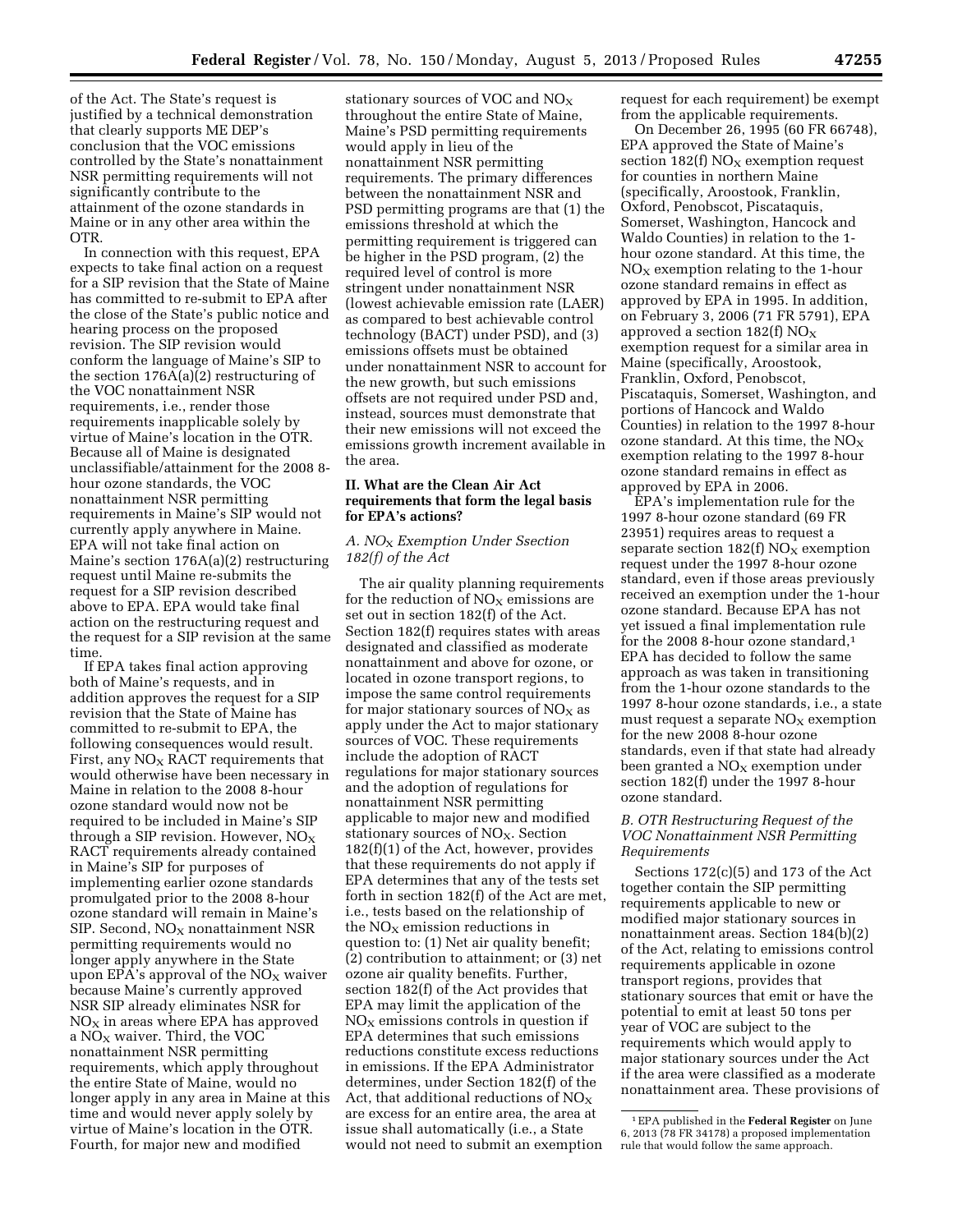the Act, in combination, resulted in the promulgation of the State of Maine's VOC nonattainment NSR SIP permitting requirements relevant to EPA's proposed action here. EPA's proposed approval of the State of Maine's OTR restructuring request, if finalized in a subsequent rulemaking in combination with action on a SIP revision, would mean that the VOC nonattainment NSR permitting requirements would no longer apply in the State of Maine on the sole basis that Maine is located in the OTR. The SIP's nonattainment NSR permitting requirements applicable to VOC sources will remain in the SIP but would only apply in ozone nonattainment areas, if EPA finalizes its approval of the section 176A(a)(2) restructuring request and approves the corresponding SIP revision. As a practical matter, however, because all areas in Maine are designated unclassifiable/attainment for the 2008 8-hour ozone standards, the VOC nonattainment NSR permitting requirements in the SIP would only apply if an area in Maine is designated nonattainment.

Section 176A of the Clean Air Act is entitled ''Interstate Transport Commissions,'' and contains the criteria upon which areas that are part of interstate transport regions may be added or removed from such transport regions. Section 176A(a)(2) provides that the EPA Administrator may remove any State or portion of a State from an interstate transport region, in this case the OTR, whenever the Administrator has reason to believe that control of emissions in that State or portion of the State pursuant to the Act's requirements for that interstate transport region will not significantly contribute to attainment of a NAAQS in that interstate transport region. Implicit in EPA's authority to remove a State or a portion of a State from the OTR in its entirety, is the authority to eliminate or ''restructure'' specific emissions control requirements for a State that remains in the OTR, provided that such State demonstrates that the control of emissions from such requirements will not significantly contribute to attainment of the ozone standards anywhere in the OTR. EPA's proposed action under section 176A(a)(2) of the Act meets this requirement because the State of Maine has demonstrated that the control of VOC emissions through implementation of the nonattainment NSR permitting requirements will not significantly contribute to attainment of the ozone standards in the OTR. EPA previously has used this statutory authority to approve requests by the

States of Maine and New Hampshire to restructure those states' motor vehicle inspection and maintenance (I/M) requirements, on January 10, 2001. See 66 FR 1868 and 66 FR 1871, respectively.

### **III.** What is the scope of the  $NO<sub>X</sub>$ **exemption under section 182(f) of the Act?**

Section 182(f) provides that if the EPA Administrator determines that additional reductions of  $NO<sub>X</sub>$  are excess, the area in question shall be exempt from the following requirements (as applicable): motor vehicle inspection and maintenance  $(I/M)$  program  $NO<sub>X</sub>$ requirements; the  $NO<sub>X</sub>$ -related general conformity provisions; the  $NO<sub>X</sub>$ -related transportation conformity provisions in 40 CFR part 93;  $NO<sub>x</sub>$  RACT; and nonattainment area NSR for major new sources and modifications of  $NO<sub>x</sub>$ . (See Section 182(f) of the Act, 40 CFR 51.351(d) for I/M, 40 CFR 93.119(f)(2) for transportation conformity and 40  $CFR$  93.199  $(f)(2)$  for general conformity.) If the EPA Administrator determines, under Section 182(f) of the Act, that additional reductions of  $NO<sub>x</sub>$ are excess for an entire area, the area at issue shall automatically (i.e., a State would not need to submit an exemption request for each requirement) be exempt from the applicable requirements.

Consequently, if EPA finalizes its approval of Maine's request for a section 182(f)  $NO<sub>X</sub>$  exemption, Maine need not modify its  $NO<sub>x</sub>$  control SIP provisions to address any new emissions controls required in relation to the 2008 8-hour ozone standard, including I/M.2 Also, because the entire State of Maine is now designated unclassifiable/attainment for the 2008 8-hour ozone standard, transportation conformity for the 2008 8-hour ozone standard (See 40 CFR 93.102(b)) and general conformity in relation to the 2008 8-hour ozone standard (See 40 CFR 93.153) do not apply. EPA's proposed action on Maine's October 13, 2012 section 182(f) request for a  $NO<sub>x</sub>$  exemption, if finalized, would have no impact on I/M or conformity requirements in Maine. Furthermore, if EPA's proposed approval of Maine's section  $182(f)$  NO<sub>X</sub> exemption request is finalized, any  $NO<sub>X</sub>$ RACT requirements that would otherwise have been necessary in Maine in relation to the 2008 8-hour ozone standard would not be required (although  $NO<sub>X</sub>$  RACT requirements already contained in Maine's existing

SIP for purposes of implementing prior ozone standards will remain in Maine's SIP). Finally,  $NO<sub>X</sub>$  nonattainment NSR permitting requirements would no longer apply anywhere in the State. If EPA's action on Maine's request is finalized, major new and modified stationary sources of  $NO<sub>X</sub>$  would be subject to the Maine SIP's PSD permitting requirements in lieu of the  $NO<sub>X</sub>$  nonattainment NSR permitting requirements. The primary differences between those two permitting requirements are described earlier in this notice of proposed rulemaking.

### **IV. What is the scope of the proposed VOC nonattainment NSR restructuring under section 176A(a)(2) of the Act?**

All areas in the State of Maine are designated unclassifiable/attainment for the 2008 8-hour ozone standard. Consequently, the effect of the proposed VOC nonattainment NSR restructuring in combination with the planned SIP revision, will be that the Maine SIP's PSD regulations, applicable to permitting major new or modified stationary sources of regulated NSR pollutants including VOC, would apply in lieu of the State's nonattainment NSR permitting requirements in every area within the State. The VOC nonattainment NSR permitting requirements currently part of Maine's SIP would no longer be applicable anywhere in the State solely by virtue of Maine's location in the OTR. The primary differences between those two permitting requirements are described earlier in this notice of proposed rulemaking.

## **V. What are the technical criteria EPA used to evaluate Maine's requests?**

EPA's criteria for the evaluation of a request for a section 182(f)  $NO_X$ exemption are set forth in a memorandum from Stephen D. Page, Director, OAQPS, dated January 14, 2005, entitled ''Guidance on Limiting Nitrogen Oxides Requirements Related to 8-Hour Ozone Implementation.'' As explained earlier in this notice of proposed rulemaking, EPA evaluated Maine's technical demonstration and has concluded that the demonstration shows that  $NO<sub>x</sub>$  emissions in Maine are not having a significant adverse impact on the ability of any nonattainment area located in the OTR to attain or maintain the ozone standards during times when elevated ozone levels are monitored in those areas. EPA is therefore proposing to approve Maine's request for a section 182(f)  $NO<sub>X</sub>$  exemption.

EPA's criteria for opting out of the OTR are set forth in a memorandum from John S. Seitz, Director, OAQPS,

<sup>2</sup>As noted earlier in this notice of proposed rulemaking, Maine also received a ''limited optout'' or ''restructuring'' of the Act's I/M requirements in 2001 pursuant to section  $176A(a)(2)$ of the Act.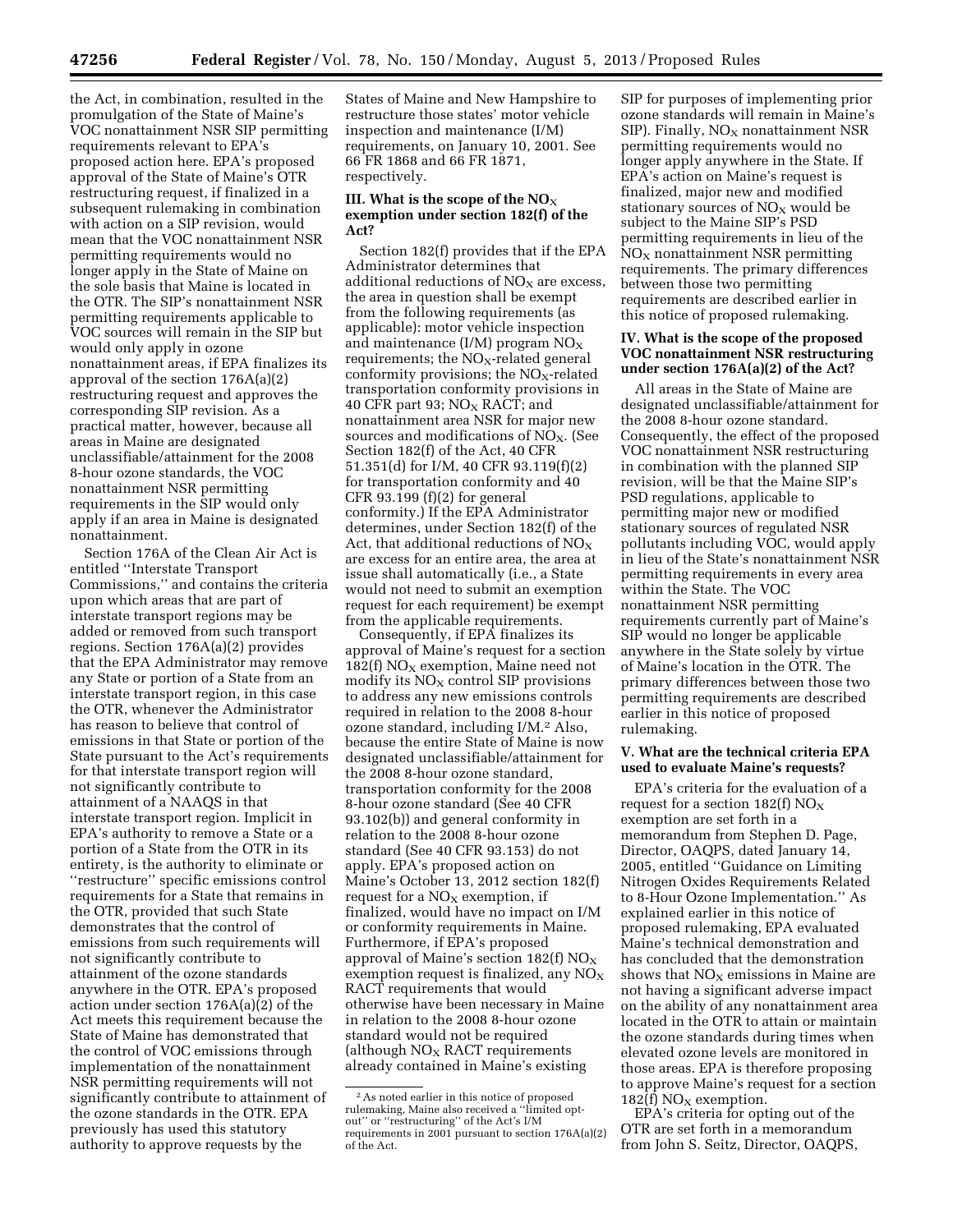dated May 25, 1995, and entitled ''Technical Guidance for Removing Areas From the Northeast Ozone Transport Region (OTR).'' As noted earlier in this notice of proposed rulemaking, EPA evaluated Maine's technical demonstration and determined that Maine's demonstration shows that the control of VOC emissions through implementation of the nonattainment NSR permitting requirements in Maine will not significantly contribute to attainment of the ozone standard anywhere in the OTR. EPA is therefore proposing to approve Maine's request for a section 176A(a)(2) restructuring of the VOC nonattainment NSR permitting requirements.

# **VI. What was included in the State of Maine's requests?**

As noted earlier, Maine submitted a technical demonstration with its request for a section  $182(f)$  NO<sub>X</sub> exemption showing that  $NO<sub>x</sub>$  emissions in Maine are not having a significant adverse impact on the ability of any nonattainment area located in the OTR to attain or maintain the ozone standards during times when elevated ozone levels are monitored in those areas.

For the State's section 176A(a)(2) VOC nonattainment NSR restructuring request, Maine's technical demonstration showed that the control of emissions from those permitting requirements will not significantly contribute to the attainment of the 2008 8-hour ozone standard in any area in the OTR.

The State's submittals include detailed technical analyses for VOC and  $NO<sub>x</sub>$  emissions in the State, including an analysis of whether emissions from Maine impact areas in the OTR. The State's technical analyses rely on several different techniques used to analyze those emissions and their impacts, the primary technique being back trajectories using the HYSPLIT trajectory model.

For the section  $182(f)$  NO<sub>X</sub> exemption and the VOC nonattainment NSR restructuring requests, ME DEP air quality meteorologists conducted air trajectory analyses of days during the 2009 through 2011 ozone seasons at times when elevated ozone levels were monitored. The analyses were conducted for monitoring sites in the ozone nonattainment areas closest to Maine, in the State of Connecticut and on Martha's Vineyard, Massachusetts. The air trajectories used by ME DEP are four-dimensional representations of the path an air parcel follows, in time, based on archived surface and upperlevel meteorological data. A back trajectory, as used by ME DEP in this case, is the path the parcel takes to reach a specific point in time and space. ME DEP created a back trajectory for each hour that ozone levels were equal to or greater than 75 parts per billion (ppb) for every day that the 2008 ozone standard was exceeded (i.e., ozone levels exceeded 0.075 parts per million (or 75 ppb) on an 8-hour average basis) and recorded in the State of Connecticut and in Martha's Vineyard, Massachusetts. For each such instance, 24-hour back trajectories from 10, 150 and 250 meters above ground level were created.

ME DEP used the National Oceanic and Atmospheric Administration (NOAA) Air Resources Laboratory's HYSPLIT model to create and map the trajectories. The HYSPLIT model uses gridded meteorological data, which is selected within the on-line model's graphical user interface. For more information about HYSPLIT please refer to the following document by Roland R. Draxler and G.D. Hess: *Description of the HYSPLIT 4 Modeling System.* (See *[http://www.arl.noaa.gov/documents/](http://www.arl.noaa.gov/documents/reports/arl-224.pdf) [reports/arl-224.pdf.](http://www.arl.noaa.gov/documents/reports/arl-224.pdf)*) ME DEP staff meteorologists used the on-line version of the HYSPLIT model to create the trajectories used in the DEP's analyses. Archived ETA Data Assimilation System (EDAS) meteorological data at 40 kilometers (km) was used because

that data set had the best resolution and had an excellent data recovery rate.

ME DEP provided to EPA a map of HYSPLIT back trajectories calculated for all hours when ozone monitoring sites in the State of Connecticut and in Martha's Vineyard, Massachusetts exceeded the 2008 ozone standards. That map clearly shows that emissions from Maine do not have a significant adverse impact on the ability of any nonattainment area located in the OTR to attain and maintain the 2008 8-hour ozone standards, because none of the dozens of plotted back trajectories originate in Maine or even traverse any portion of Maine. Therefore, the analysis demonstrates convincingly that  $NO<sub>x</sub>$  and VOC emissions in Maine will not significantly contribute to attainment of the ozone standards anywhere in the OTR.

In addition to the trajectories discussed above, Maine also provided in its request for VOC nonattainment NSR restructuring information from several ozone modeling analyses conducted by EPA for the eastern United States. Maine's submission referenced EPA photochemical modeling for: (1) The  $NO<sub>x</sub>$  SIP call (63 FR 57356: October 27, 1998); (2) the Clean Air Interstate Rule (CAIR) (70 FR 25162; May 12, 2005); and (3) the Cross State Air Pollution Rule (CSAPR) (76 FR 48208; August 8, 2011). Table 1 below contains a summary of those EPA modeling results for the State of Maine. With regard to  $NO<sub>X</sub>$  emissions in Maine, the detailed photochemical ozone modeling for these three programs shows that emissions of  $NO<sub>x</sub>$  in the State of Maine do not have a significant adverse impact on the ability of any ozone nonattainment areas in the OTR to attain or maintain the 2008 8-hour ozone standards.3 With regard to VOC emissions in Maine, the detailed photochemical ozone modeling shows that control of emissions of VOC in Maine do not significantly contribute to the attainment of the 2008 8-hour ozone standard in any area of the OTR.

TABLE 1—MAINE'S MODELED IMPACTS (PPB) ON MASSACHUSETTS AND CONNECTICUT 8-HOUR OZONE NONATTAINMENT **ARFAS** 

| State | $NO_x$ SIP call | Clean air<br>interstate<br>program | Cross state air<br>pollution<br>regulation |
|-------|-----------------|------------------------------------|--------------------------------------------|
|       | #0              | #0.3                               | 0.141<br>0.015                             |

# Note that Dukes County, Massachusetts was not modeled for these two programs so the impact to Rhode Island was used because it is representative of the Massachusetts Dukes County nonattainment area. Dukes County, Massachusetts consists of several islands in Nantucket Sound, the largest of which is Martha's Vineyard.

(D.C. Cir. August 21, 2012), nothing in the opinion disturbs or calls into question that conclusion or the

<sup>3</sup>Although the CSAPR rule was vacated (*See EME Homer City Generation, L.P.* v. *EPA,* No. 11–1302

validity of the air quality modeling on which the conclusion is based.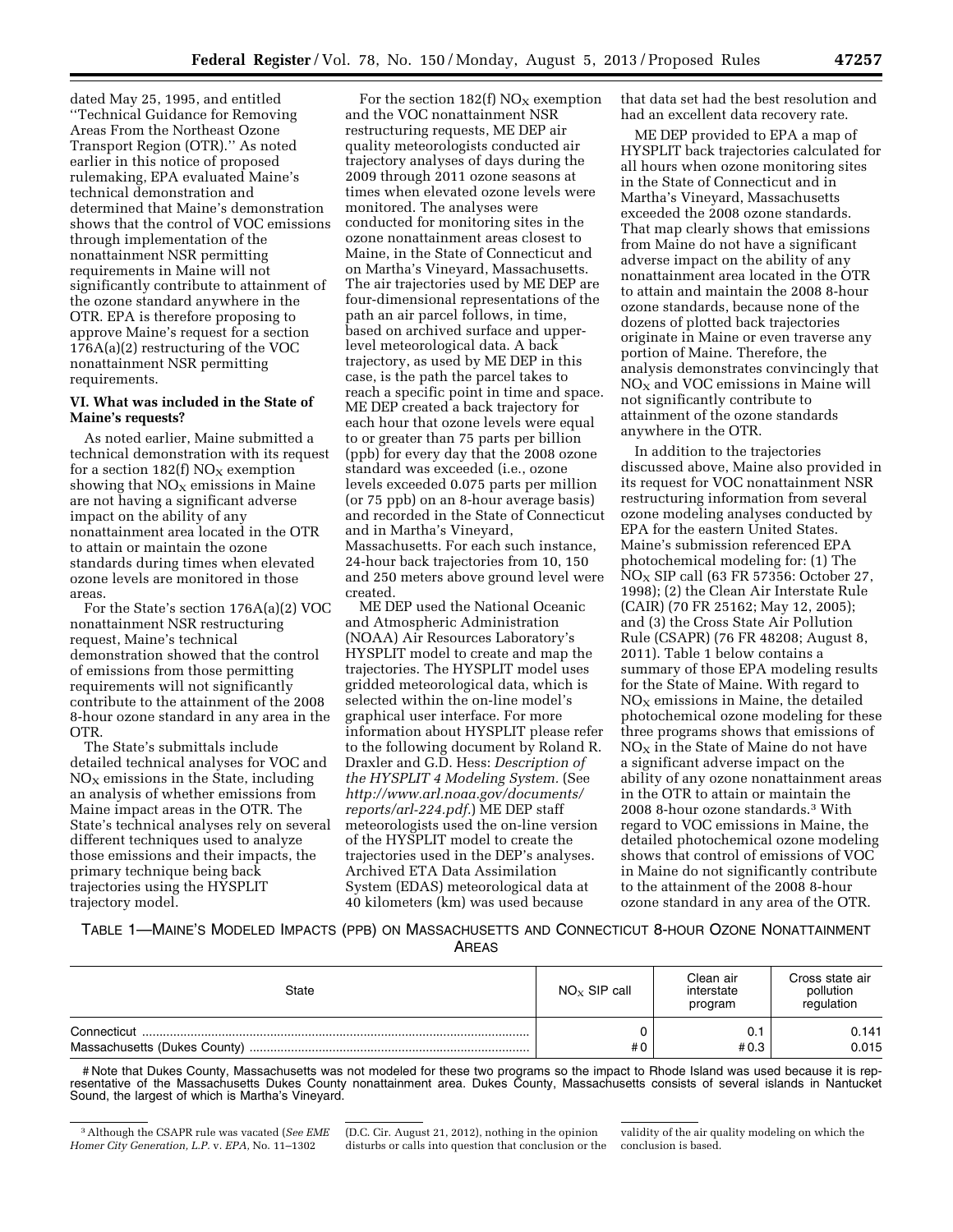## **VII. What is EPA's evaluation of Maine's requests?**

Based on the ME DEP's technical analyses discussed above, EPA believes that the State has demonstrated convincingly that control of emissions of VOC in Maine do not significantly contribute to the attainment of the 2008 8-hour ozone standard in any area in the OTR. Such demonstration is sufficient to support Maine's section 176A(a)(2) VOC nonattainment NSR restructuring request. Based on those same technical analyses, EPA has determined that the State has demonstrated convincingly that emissions of  $NO<sub>X</sub>$  in Maine are not having a significant adverse impact on the ability of any ozone nonattainment areas in the OTR to attain or maintain the ozone standards during times when elevated ozone levels are monitored in those areas. Such demonstration is also sufficient to support Maine's request for a NO<sub>X</sub> exemption under section 182(f).

Consequently, EPA is proposing to approve both the State's request for an exemption from the section 182(f)  $NO_X$ requirements and the State's request to restructure or obtain a ''limited opt-out'' of the Act's VOC nonattainment NSR requirements relating to the OTR.

## **VIII. Which provisions did Maine request be removed by EPA from the SIP?**

In its February 11, 2013 request to EPA, Maine requested that EPA remove specific language from certain parts of its SIP consistent with the State's request under section 176A(a)(2) for VOC nonattainment NSR restructuring. By letter dated July 5, 2013, Maine committed to provide notice and an opportunity for a hearing on the proposed SIP revisions and to resubmit its request for a SIP revision after the public participation process concludes. As noted earlier, Maine's existing SIP provisions contain language that will be consistent with a section 182(f)  $NO_X$ exemption in relation to the 2008 8-hour ozone standards, but Maine's request for a SIP revision would nonetheless also affect the applicability of  $NO<sub>x</sub>$ nonattainment NSR in Maine as explained below.

 $NO<sub>X</sub>$  exemption under section 182(f). If EPA takes final action to approve Maine's section 182(f) request, EPA's approval would apply to all areas within the State of Maine and  $NO_X$ nonattainment NSR would not apply anywhere in Maine because: (1) All areas in Maine are designated attainment for the 2008 8-hour ozone standards; and (2) Maine's existing SIP states that  $NO<sub>x</sub>$  nonattainment NSR does not apply in any area for which

EPA has approved a section  $182(f)$  NO<sub>X</sub> exemption. The State's proposed SIP revision would, however, also affect  $NO<sub>X</sub>$  nonattainment NSR in Maine because a source's location in the OTR would be removed from the SIP as the sole basis for applicability of those requirements, i.e.,  $NO<sub>X</sub>$  nonattainment NSR would no longer apply in attainment areas in Maine by virtue of the State being part of the OTR.

VOC nonattainment NSR restructuring under section 176A(a)(2).

As noted above, in its February 11, 2013 request to EPA, Maine requested that EPA remove specific language from certain parts of its SIP consistent with the State's request under section 176A(a)(2) for VOC nonattainment NSR restructuring. Subsequently, by letter dated July 5, 2013, Maine committed to provide notice and an opportunity for a hearing on the proposed SIP revisions and to resubmit its request to EPA for a SIP revision after the public participation process concludes. Because all areas in Maine are designated attainment for the 2008 ozone standards, the Maine SIP's VOC nonattainment NSR permitting requirements only now apply in Maine because Maine is part of the OTR. Thus, the language that would be removed from Maine's SIP imposes requirements that now apply only by virtue of a source's location within the OTR. As noted earlier in this notice of proposed rulemaking, EPA will not take final action on the State's request for a SIP revision until: (1) The State's public participation process on the revisions has concluded and the State has resubmitted its request for a proposed SIP revision to  $EPA$ ; and  $(2)$  until such time as EPA takes final action on the State's request for the section 176A(a)(2) VOC nonattainment NSR restructuring.

The SIP revision would affect specific parts of two chapters of Maine's nonattainment NSR permitting regulations previously approved by EPA into the SIP. The first is Chapter 113 entitled ''Growth Offset Regulations'' which contains emissions offsets requirements for sources subject to nonattainment NSR. The second is Chapter 115 entitled ''Emission License Regulation'' which includes generally applicable requirements for sources that must obtain an emissions license in Maine. EPA last approved amendments to Chapters 113 and 115 on February 14, 1996 (61 FR 5690). If EPA takes final action to approve Maine's section 182(f)  $NO<sub>x</sub>$  exemption request and section 176A(a)(2) request for VOC nonattainment NSR restructuring, the Maine SIP provisions pertaining to nonattainment NSR permitting

requirements for ozone arising from Maine's location in the OTR will no longer be necessary under 40 CFR 51.165. EPA is proposing to approve Maine's request to remove the SIP provisions contained in Chapters 113 and 115 of Maine's regulations that impose nonattainment NSR for sources of VOC on the basis of the source's location in the OTR.

More specifically, EPA is proposing to remove from Chapter 113 all references to the OTR as a basis for the applicability of VOC nonattainment NSR permitting requirements. Those references appear in section 1 (Applicability), section 2.C.1 (Ozone Nonattainment Areas), section 2.C.2 (Ozone Nonattainment Areas, Location of offsets), and section 3 (Exemptions). EPA also is proposing to remove references in Chapter 113 to the permissible location of emissions offsets for attainment areas (these provisions for attainment areas are only relevant if location in the OTR is a basis for nonattainment NSR applicability). These references appear in sections 2.C.3 (Ozone Nonattainment Areas) and 2.C.3.b. (Ozone Nonattainment Areas) of Chapter 113, and will not be relevant if the section 176A(a)(2) restructuring is approved, because new or modified major stationary sources of VOC located in areas attaining the ozone standard will no longer be required to obtain offsets. In Chapter 115, EPA proposes to remove the reference to the OTR in Sections V.B.2 (Criteria for Granting a License) and VI.B.2 (New sources and modifications, Nonattainment areas).

If EPA takes final action approving the State's requests for a section 182(f)  $NO<sub>X</sub>$  exemption and a section 176A(a)(2) restructuring (and the associated SIP revisions described above), the Maine SIP's PSD permitting requirements would apply in lieu of the SIP's nonattainment NSR permitting requirements for any major new or modified stationary source of VOC and/ or  $NO<sub>X</sub>$  located anywhere in the State of Maine.

EPA is soliciting public comments on the issues discussed in this notice or on other relevant matters. These comments will be considered before taking final action. Interested parties may participate in the Federal rulemaking procedure by submitting written comments to the EPA New England Regional Office listed in the **ADDRESSES** section of this notice.

#### **IX. Proposed Actions**

EPA is proposing to approve Maine's October 13, 2012 request for an exemption from the requirements for the control of  $NO<sub>X</sub>$  emissions contained in